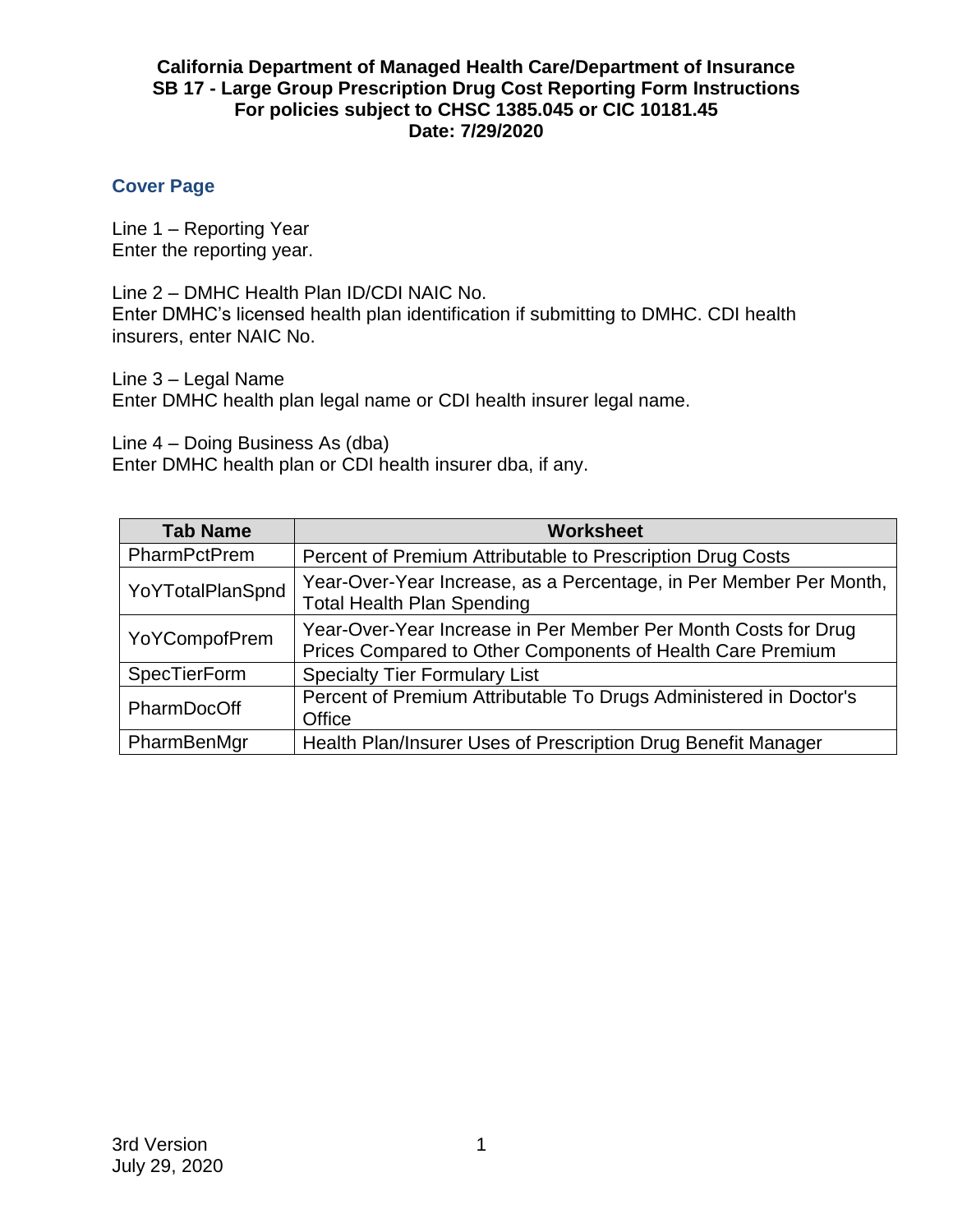# **Percent of Premium Attributable to Prescription Drug Cost**

No data needs to be entered in any of the cells shaded light blue. These are formula cells.

*PMPM is per member having pharmacy benefits carve-in per month, unless specified otherwise*.

*Use actual information or a reasonable approximation when actual information is not available.*

### **Covered Prescription Drug Categories**

Includes Plan Pharmacy, Network Pharmacy, and Mail Order Pharmacy for Outpatient Use

# **1. Generic Drugs - Excluding Specialty Generic Drugs**

Enter Total Paid Dollar Amount (PMPM) which is defined in the "Glossary" for generic drugs (excluding specialty generic drugs).

# **2. Brand Name Drugs - Excluding Specialty Brand Name Drugs**

Enter Total Paid Dollar Amount (PMPM) which is defined in the "Glossary" for brand name drugs (excluding specialty brand name drugs).

### **3. Generic and Brand Name Specialty Drugs**

Enter Total Paid Dollar Amount (PMPM) which is defined in the "Glossary" for specialty drugs.

### **4. Pharmacy Manufacturer Rebate Amount**

Enter Pharmacy Manufacturer Rebate Amount (PMPM) for prescription drugs. If health plans/insurers receive rebate payments, the amount entered should be negative.

# **Total Health Care Paid Premiums with Pharmacy Benefits Carve-in**

Enter the reporting year Total Health Care Paid Premiums (PMPM).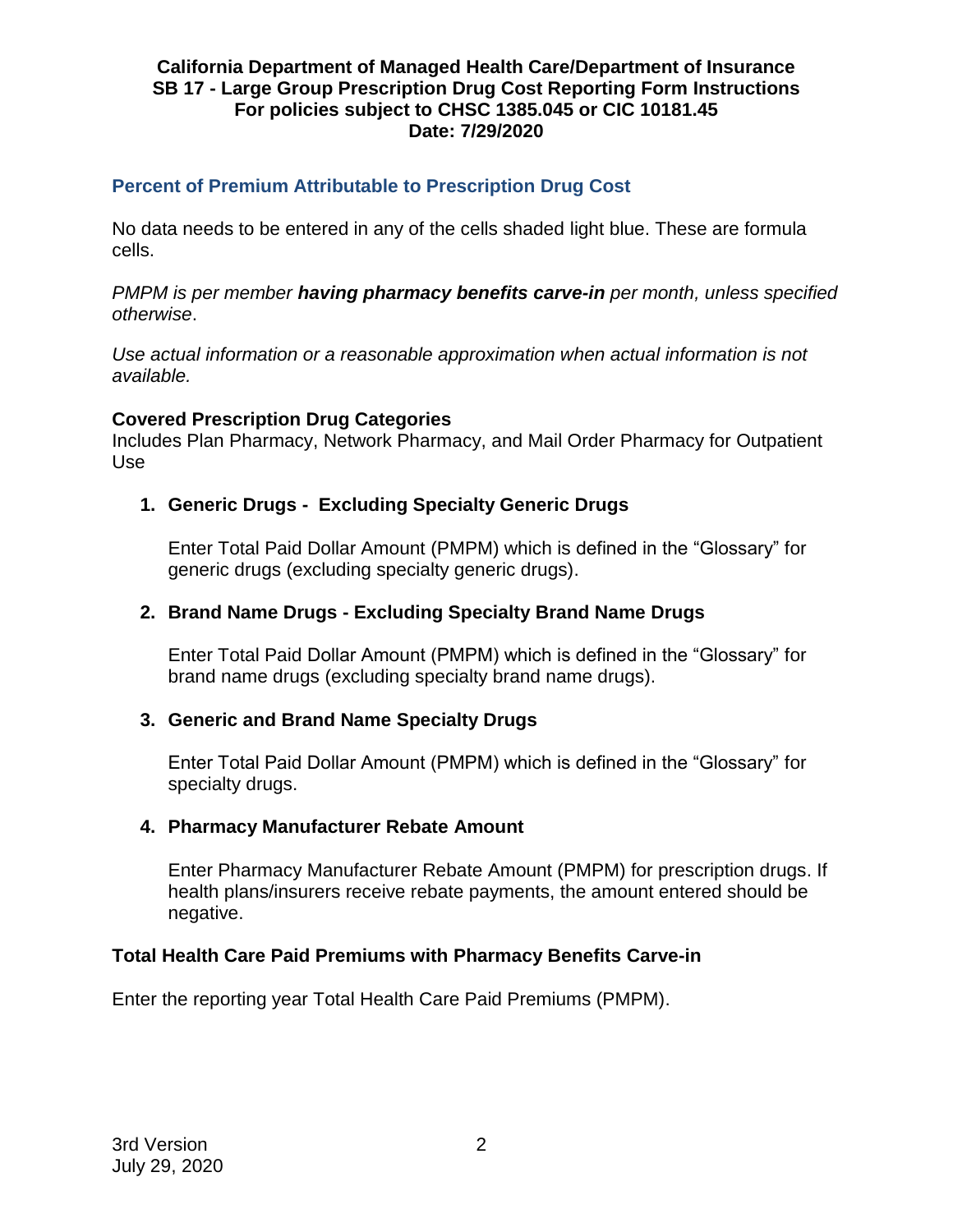**Year-Over-Year Increase, as a Percentage, in Per Member Per Month, Total Health Plan Spending**

No data needs to be entered in any of the cells shaded light blue. These are formula cells.

*PMPM is per member having pharmacy benefits carve-in per month, unless specified otherwise.*

*Use actual information or a reasonable approximation when actual information is not available.*

# **Covered Prescription Drug Categories**

Includes Plan Pharmacy, Network Pharmacy, and Mail Order Pharmacy for Outpatient Use

# **1. Generic Drugs - Excluding Specialty Generic Drugs**

Enter the reporting year Total Annual Plan Spending Dollar Amount (PMPM) for generic drugs (excluding specialty generic drugs).

Enter the one year prior to the reporting year Total Annual Plan Spending Dollar Amount (PMPM) for generic drugs (excluding specialty generic drugs).

\*For example, if the reporting year is 2018, then one year prior is 2017.

# **2. Brand Name Drugs - Excluding Specialty Brand Name Drugs**

Enter the reporting year Total Annual Plan Spending Dollar Amount (PMPM) for brand name drugs (excluding specialty brand name drugs).

Enter the one year prior to the reporting year Total Annual Plan Spending Dollar Amount (PMPM) for brand name drugs (excluding specialty brand name drugs).

### **3. Generic and Brand Name Specialty Drugs**

Enter the reporting year Total Annual Plan Spending Dollar Amount (PMPM) for specialty drugs.

Enter the one year prior to the reporting year Total Annual Plan Spending Dollar Amount (PMPM) for specialty drugs.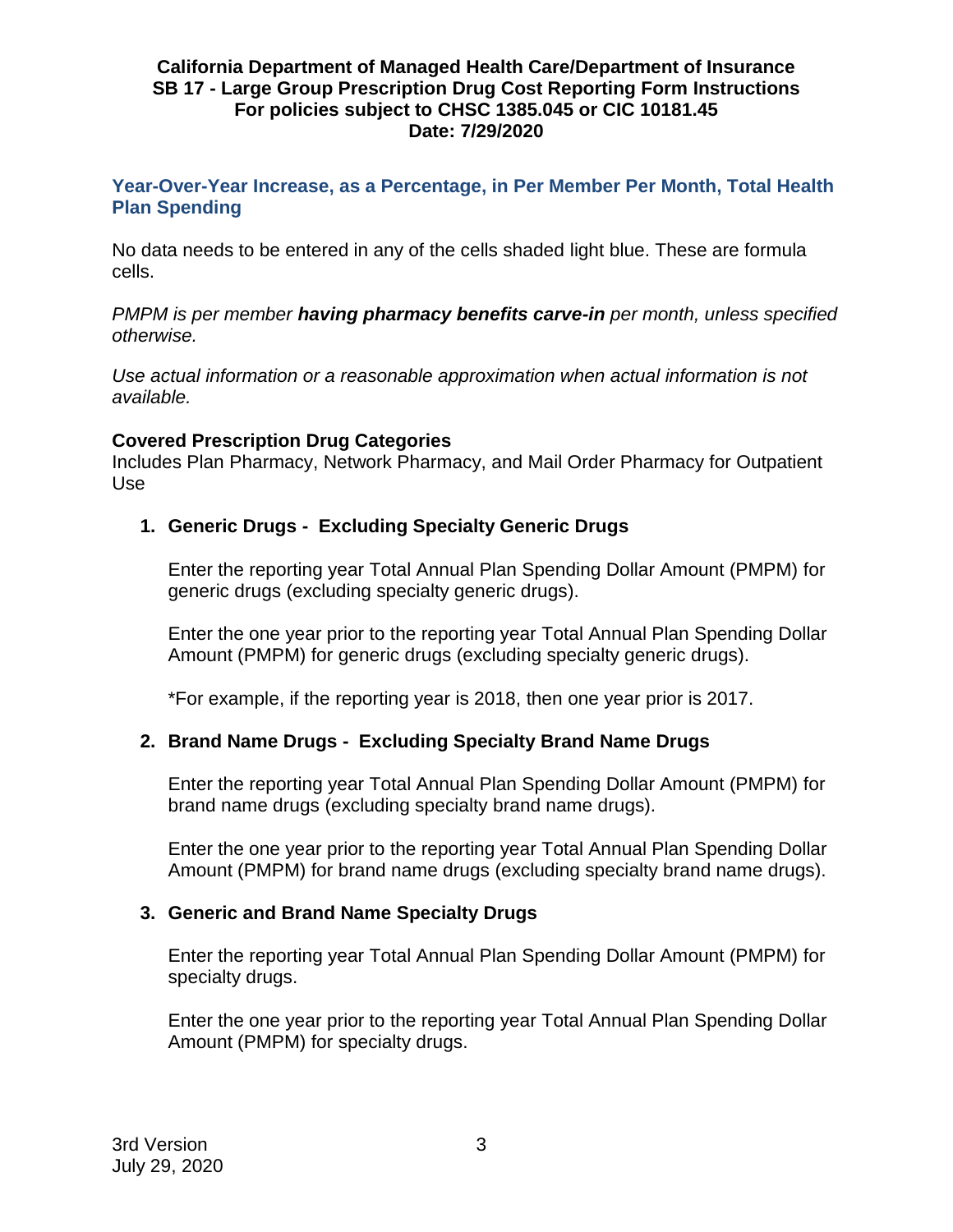### **4. Pharmacy Manufacturer Rebate**

Enter the reporting year Pharmacy Manufacturer Rebate Dollar Amount (PMPM) for prescription drugs.

Enter the one year prior to the reporting year the Pharmacy Manufacturer Rebate Dollar Amount (PMPM) for prescription drugs.

# **Total Health Care Paid Premiums with Pharmacy Benefits Carve-in**

Enter the reporting year Total Health Care Paid Premiums (PMPM).

Enter the one year prior to the reporting year Total Health Care Paid Premiums (PMPM).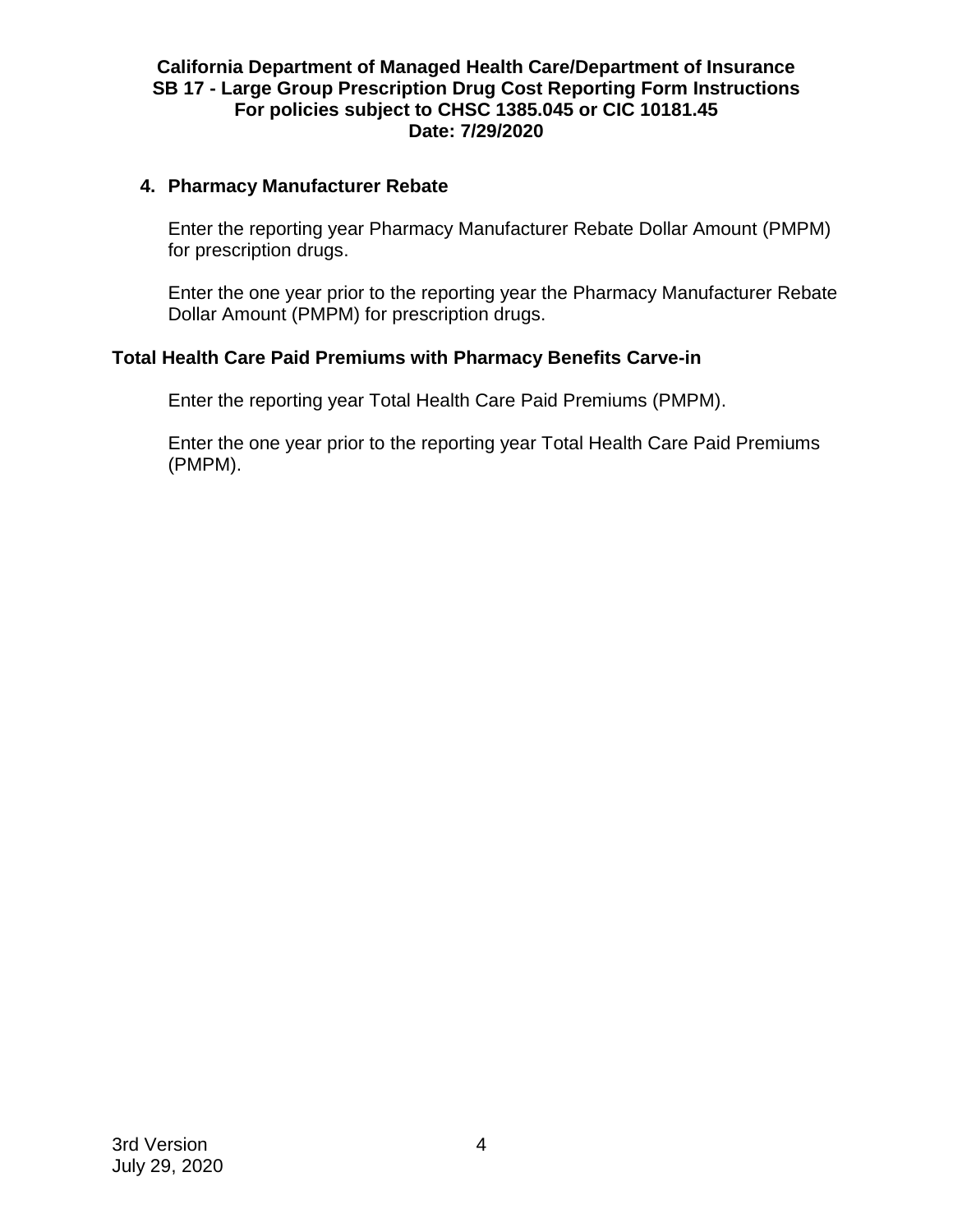### **Year-Over-Year Increase in Per Member Per Month Costs for Drug Prices Compared to Other Components of Health Care Premium**

No data needs to be entered in any of the cells shaded light blue. These are formula cells.

*PMPM is per member having pharmacy benefits carve-in per month, unless specified otherwise.*

*Use actual information or a reasonable approximation when actual information is not available.*

# **Components of Heath Care Premium with Pharmacy Benefits Carve-in**

# **1. Paid Plan Costs - Prescription Drugs Dispensed at Pharmacy**

Enter the reporting year Paid Plan Cost - Prescription Drugs Dispensed at Pharmacy (PMPM) prior to rebates.

Enter the one year prior to the reporting year Paid Plan Cost - Prescription Drugs Dispensed at Pharmacy (PMPM) prior to rebates.

# **2. Paid Plan Cost - Prescription Drugs Administered in Doctor's Office (if available)**

*Covered under the medical benefit as separate from the pharmacy benefit, if available.*

Enter the reporting year Paid Plan Cost - Prescription Drugs Administered in Doctor's Office (PMPM) prior to rebates, if available.

Enter the one year prior to the reporting year Paid Plan Cost - Prescription Drugs Administered in Doctor's Office (PMPM) prior to rebates, if available.

### **3. Pharmacy Manufacturer Rebate**

Enter the reporting year Pharmacy Manufacturer Rebate (PMPM) for both prescription drugs and drugs paid under the medical benefit. If health plans/insurers receive rebate payments, the amount entered should be negative.

Enter the one year prior to the reporting year Pharmacy Manufacturer Rebate (PMPM) for both prescription drugs and drugs paid under the medical benefit. If health plans/insurers receive rebate payments, the amount entered should be negative.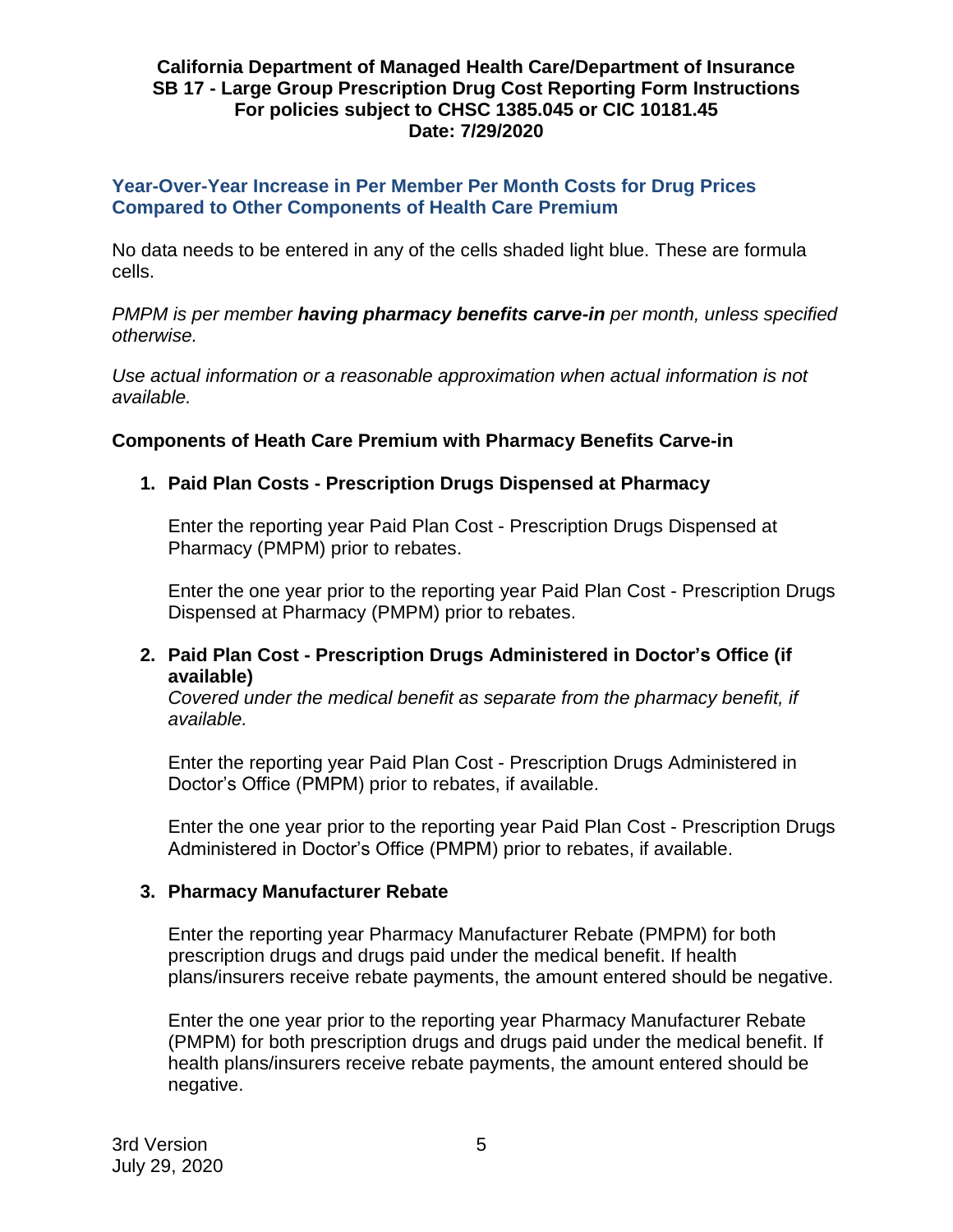# **4. Paid Plan Cost - Medical Benefits Excludes Prescription Drugs**

Enter the reporting year Paid Plan Cost - Medical Benefits Excludes Prescription Drugs (PMPM) prior to rebates.

Enter the one year prior to the reporting year Paid Plan Cost - Medical Benefits Excludes Prescription Drugs (PMPM) prior to rebates.

# **5. Administration Cost Excluding Total Commission Expenses**

Enter the reporting year administration cost (defined in the "Glossary") (PMPM) excluding commissions for medical and pharmacy benefits.

Enter the one year prior to the reporting year administration cost (defined in the "Glossary") (PMPM) excluding commissions for medical and pharmacy benefits.

# **6. Total Commission Expenses**

Enter the reporting year total commission expenses (PMPM) for medical and pharmacy benefits.

Enter the one year prior to the reporting year total commission expenses (PMPM) for medical and pharmacy benefits.

### **7. Taxes and Fees**

Enter the reporting year taxes and fees (PMPM) for medical and pharmacy benefits.

Enter the one year prior to the reporting year taxes and fees (PMPM) for medical and pharmacy benefits.

### **8. Profit**

Enter the reporting year profit attributable to premium (PMPM) for medical and pharmacy benefits.

Enter the one year prior to the reporting year profit attributable to premium (PMPM) for medical and pharmacy benefits.

### **9. Other**

Enter the reporting year other attributable to premium (PMPM) for medical and pharmacy benefits.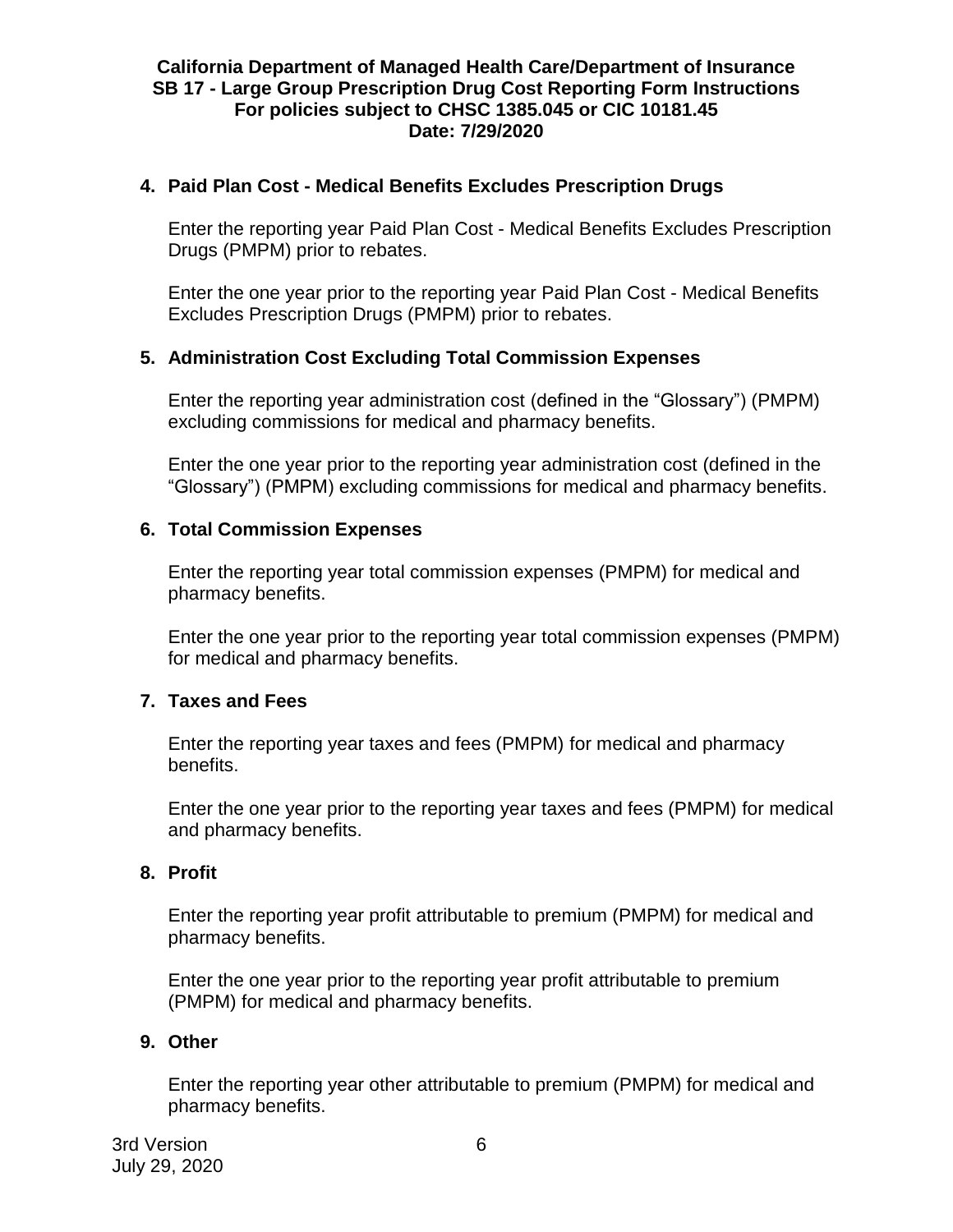Enter the one year prior to the reporting year other attributable to premium (PMPM) for medical and pharmacy benefits.

### **Total Member Months**

# **Prescription Drugs Coverage**

Enter the reporting year member months for prescription benefits carve-in.

Enter the one year prior to the reporting year member months for prescription benefits carve-in.

# **Medical Coverage (regardless of pharmacy benefits carve-in coverage)**

Enter the reporting year member months for medical coverage.

Enter the one year prior to the reporting year member months for medical coverage.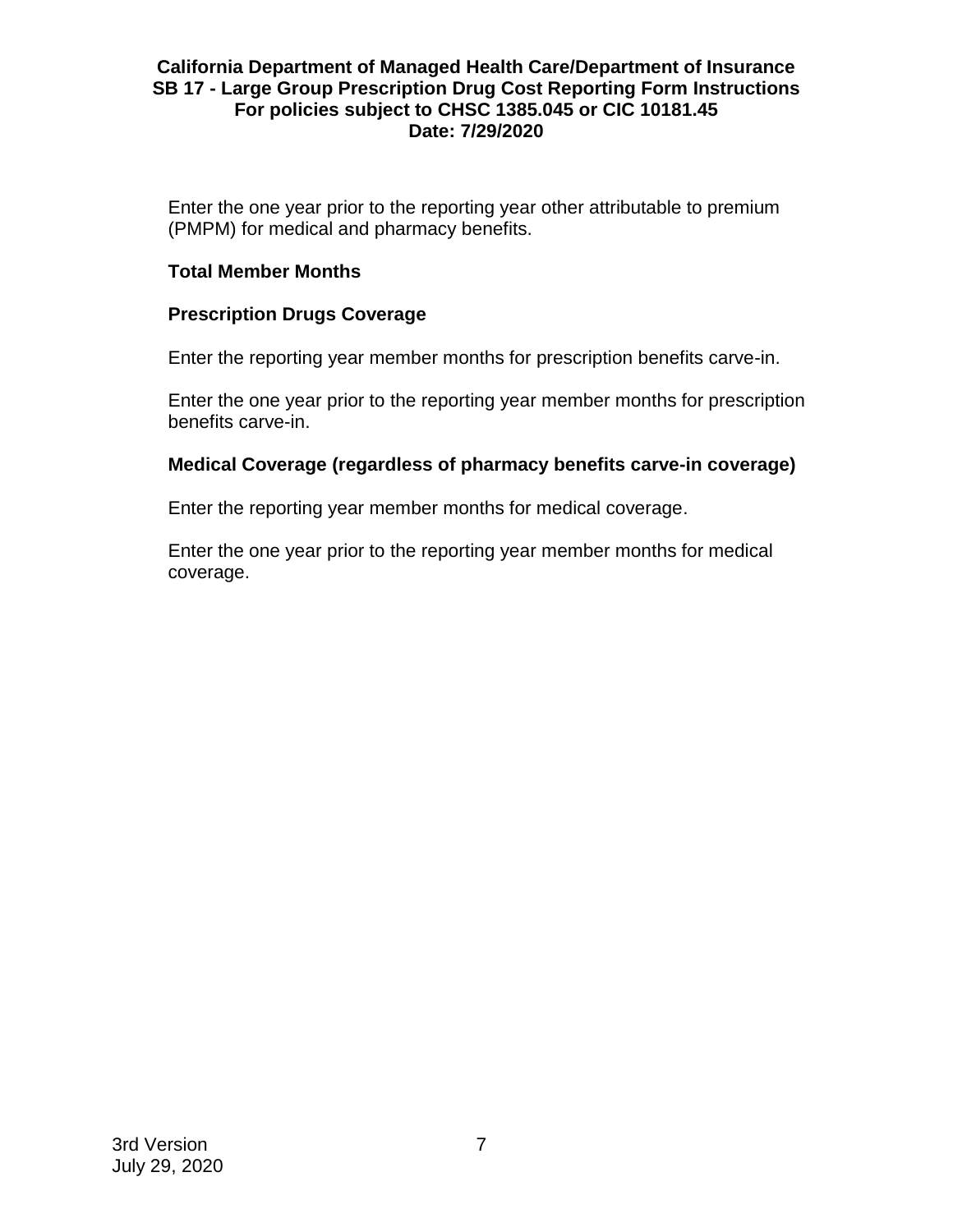# **Specialty Tier Formulary List**

*Use actual information or a reasonable approximation when actual information is not available.*

# **1. Prescription Drug Name**

If Medispan or First Databank is available, enter the prescription drug name by applying the field of Name without route and dosage form; however, if none of the two is available, enter the Prescription Drug Name for specialty tier formulary drugs by utilizing the field of PROPRIETARYNAME and not including the PROPRIETARYNAMESUFFIX in the NDC Database File from the FDA website, [https://www.fda.gov/drugs/informationondrugs/ucm142438.htm.](https://www.fda.gov/drugs/informationondrugs/ucm142438.htm)

# **2. Therapy Class**

Enter the Therapy Class. This can be found in either Medispan or First Databank, such as GPI-4 description from Medispan (refer to Table 1), or the USP Category from the most recent USP DC YYYY file, [https://www.usp.org/healthcare-quality-safety,](https://www.usp.org/healthcare-quality-safety) by mapping Drug Name (shown as "Example Drugs", "Example Part D Eligible Drugs" or "Name") and USP Category shown step by step as below:

| ablı |
|------|
|------|

| GPI-4 | <b>Therapy Class</b> |
|-------|----------------------|
| 58-20 | Tricyclic agents     |

For example, to get this information as of May 31, 2019:

Step 1. Please go to the link:<https://www.usp.org/healthcare-quality-safety> Step 2. Please select "Drug Classification Resources" which can be found three items down on the left hand side of the screen and then click on "USP Drug Classification 2019"

Step 3. Please click on "Download the USP DC 2019", highlighted in purple

Step 4. Please fill out the information and then click on "Submit" button

Step 5. Please click on the hyperlink and then save it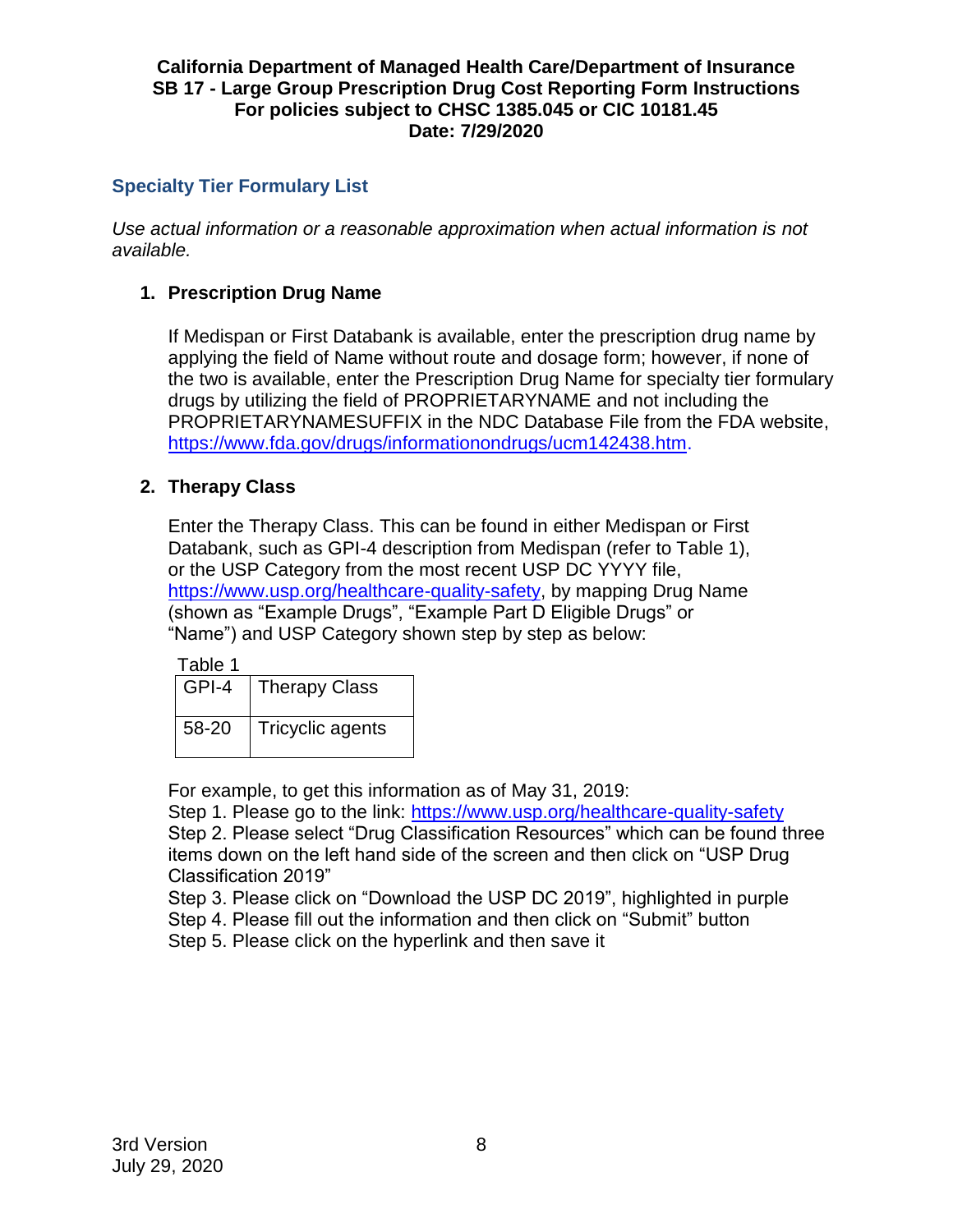# **Percent of Premium Attributable To Drugs Administered in Doctor's Office**

No data needs to be entered in any of the cells shaded light blue. These are formula cells.

*PMPM is per member having pharmacy benefits carve-in per month, unless specified otherwise.*

*Use actual information or a reasonable approximation when actual information is not available.*

### **Benefits Categories**

**1. Drug Benefits Covered as Part of Medical Benefits Administered in Doctor's Office, if available**

*Covered under the medical benefit as separate from the pharmacy benefit, if available.*

Paid Dollar Amount (PMPM) for drugs administered in doctor's office.

### **2. Total Medical/Pharmacy Benefits**

Paid Dollar Amount (PMPM) for medical and pharmacy benefits.